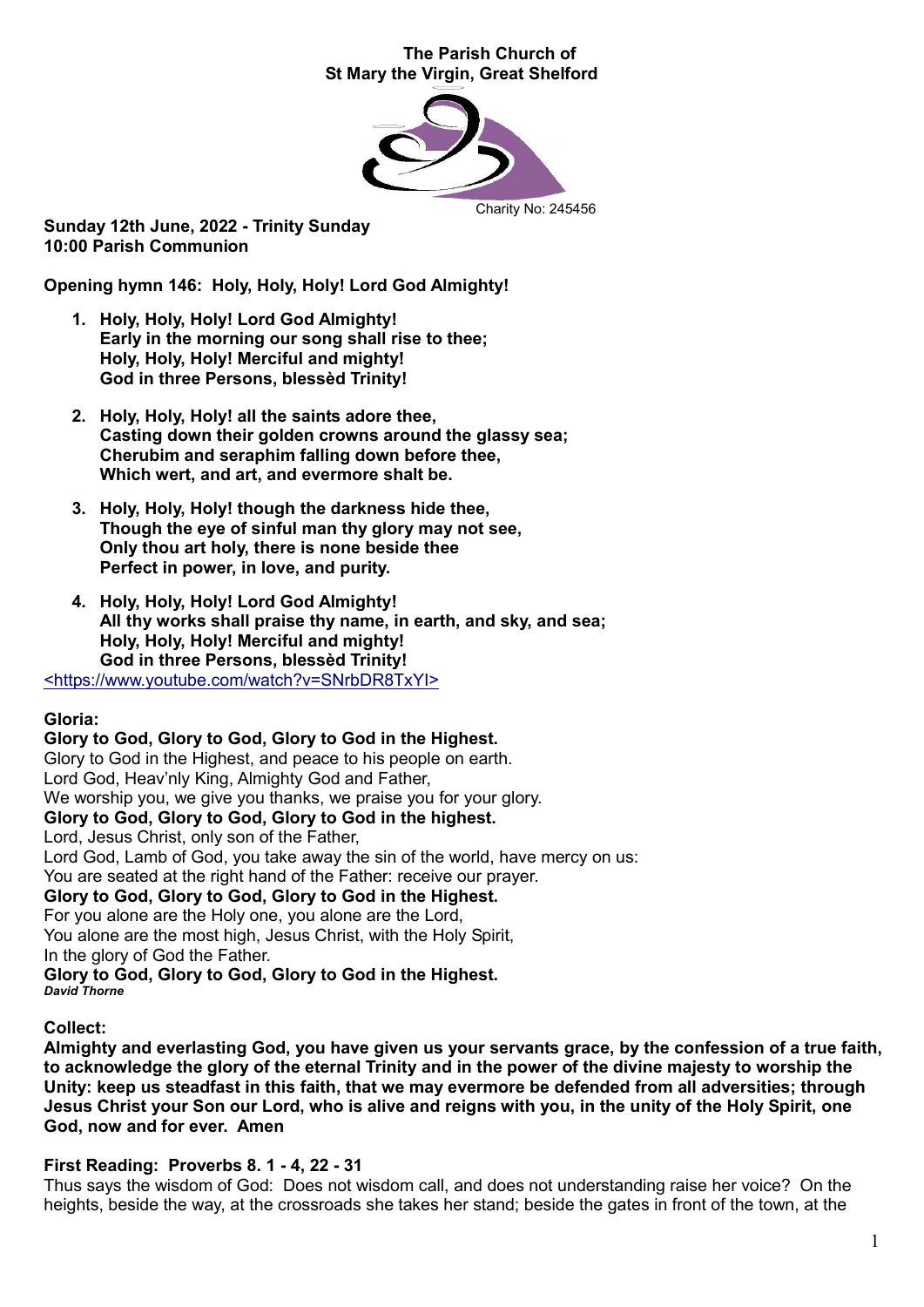entrance of the portals she cries out: 'To you, O people, I call, and my cry is to all that live. The LORD created me at the beginning of his work, the first of his acts of long ago. Ages ago I was set up, at the first, before the beginning of the earth. When there were no depths I was brought forth, when there were no springs abounding with water. Before the mountains had been shaped, before the hills, I was brought forth— when he had not yet made earth and fields, or the world's first bits of soil. When he established the heavens, I was there, when he drew a circle on the face of the deep, when he made firm the skies above, when he established the fountains of the deep, when he assigned to the sea its limit, so that the waters might not transgress his command, when he marked out the foundations of the earth, then I was beside him, like a master worker; and I was daily his delight, rejoicing before him always, rejoicing in his inhabited world and delighting in the human race.

## Second Reading: Romans 5. 1 - 5

Since we are justified by faith, we have peace with God through our Lord Jesus Christ, through whom we have obtained access to this grace in which we stand; and we boast in our hope of sharing the glory of God. And not only that, but we also boast in our sufferings, knowing that suffering produces endurance, and endurance produces character, and character produces hope, and hope does not disappoint us, because God's love has been poured into our hearts through the Holy Spirit that has been given to us.

### Gradual hymn 298: May the grace of Christ our Saviour

- 1. May the grace of Christ our Saviour, And the Father's boundless love, With the Holy Spirit's favour, Rest upon us from above.
- 2. Thus may we abide in union With each other and the Lord, And possess in sweet communion, Joys which earth cannot afford.
- 3. To the God whose wisdom made us, To the Son who set us free, To the sanctifying Spirit, Glory, endless glory, be! Amen.

<https://www.youtube.com/watch?v=UzRthavjXYQ&t=11s>

#### Gospel: John 16. 12 - 15

Jesus said to his disciples: 'I still have many things to say to you, but you cannot bear them now. When the Spirit of truth comes, he will guide you into all the truth; for he will not speak on his own, but will speak whatever he hears, and he will declare to you the things that are to come. He will glorify me, because he will take what is mine and declare it to you. All that the Father has is mine. For this reason I said that he will take what is mine and declare it to you.

#### Offertory hymn 373: How shall I sing that majesty

- 1 How shall I sing that majesty Which angels do admire? Let dust in dust and silence lie; Sing, sing, ye heavenly choir. Thousands of thousands stand around Thy throne, O God most high; Ten thousand times ten thousand sound Thy praise; but who am I?
- 2 Thy brightness unto them appears, Whilst I thy footsteps trace: A sound of God comes to my ears, But they behold thy face. They sing because thou art their Sun; Lord, send a beam on me; For where heaven is but once begun There alleluias be.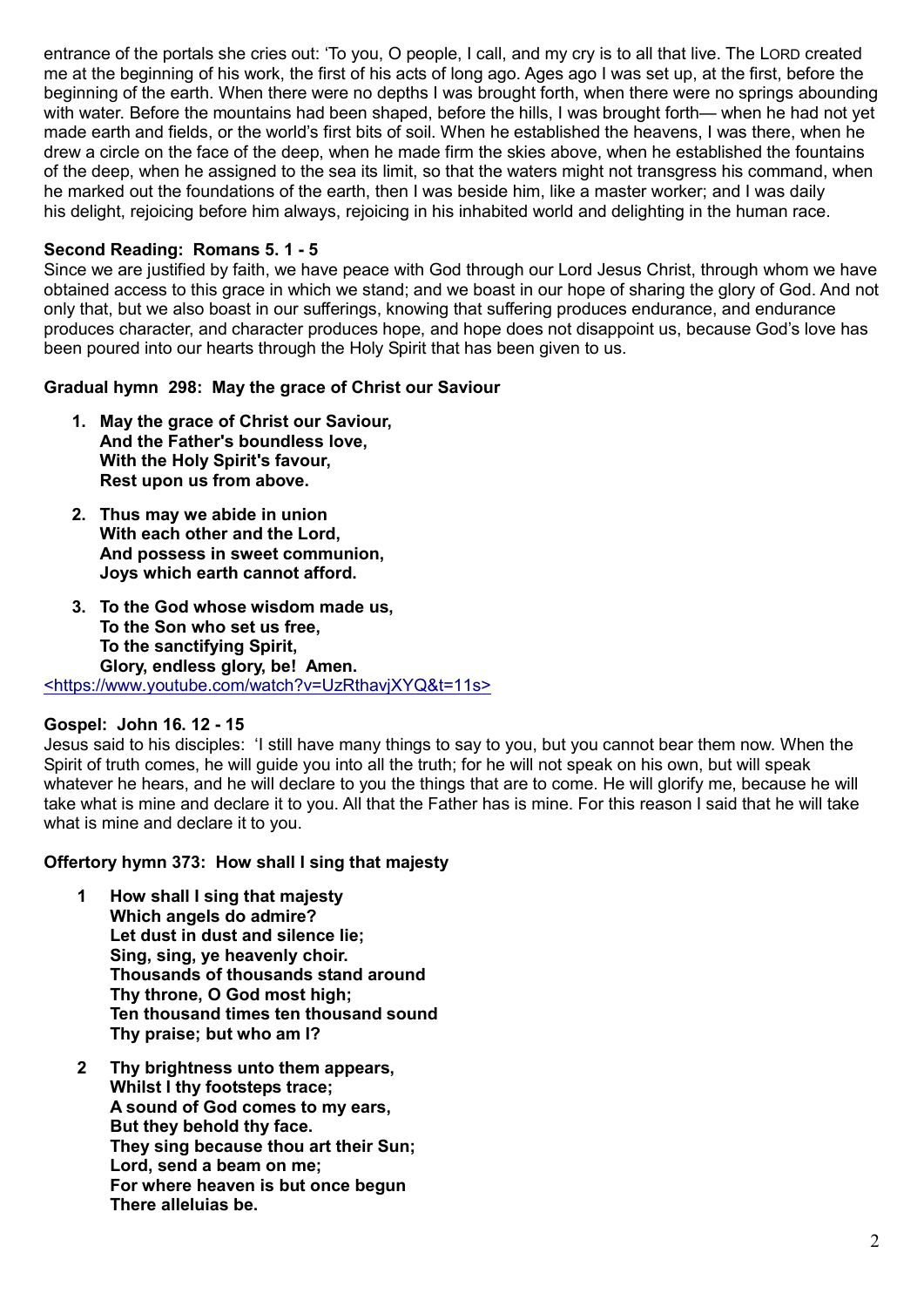- 3 Enlighten with faith's light my heart, Inflame it with love's fire; Then shall I sing and bear a part With that celestial choir. I shall, I fear, be dark and cold, With all my fire and light; Yet when thou dost accept their gold, Lord, treasure up my mite.
- 4 How great a being, Lord, is thine, Which doth all beings keep! Thy knowledge is the only line To sound so vast a deep. Thou art a sea without a shore, A sun without a sphere; Thy time is now and evermore, Thy place is everywhere.

https://www.youtube.com/watch?v=5R61VZnaovs&t=32s>

Sanctus/Benedictus: Holy, holy, holy Lord, God of power and might, Heaven and earth are full of your glory. Hosanna, hosanna, hosanna in the highest. Blessed is he who comes in the name of the Lord. Hosanna, hosanna, hosanna in the highest. *David Thorne*

Agnus Dei:

Lamb of God, you take away the sins of the world: have mercy on us. Lamb of God, you take away the sins of the world: have mercy on us. Lamb of God, you take away the sins of the world: grant us peace. *David Thorne*

Communion hymn 358: Father of heaven, whose love profound

- 1. Father of heaven, whose love profound A ransom for our souls hath found, Before thy throne we sinners bend: To us thy pardoning love extend.
- 2. Almighty Son, incarnate Word, Our Prophet, Priest, Redeemer, Lord, Before thy throne we sinners bend: To us thy saving grace extend.
- 3. Eternal Spirit, by whose breath The soul is raised from sin and death, Before thy throne we sinners bend: To us thy quickening power extend.
- 4. Thrice Holy! Father, Spirit, Son, Mysterious Godhead, Three in One, Before thy throne we sinners bend: Grace, pardon, life to us extend. Amen.

<https://www.youtube.com/watch?v=Ox28L9W-4cY&t=65s>

#### Post Communion Prayer:

Almighty and eternal God, you have revealed yourself as Father, Son and Holy Spirit, and live and reign in the perfect unity of love: hold us firm in this faith, that we may know you in all your ways and evermore rejoice in your eternal glory, who are three Persons yet one God, now and for ever. **Amen**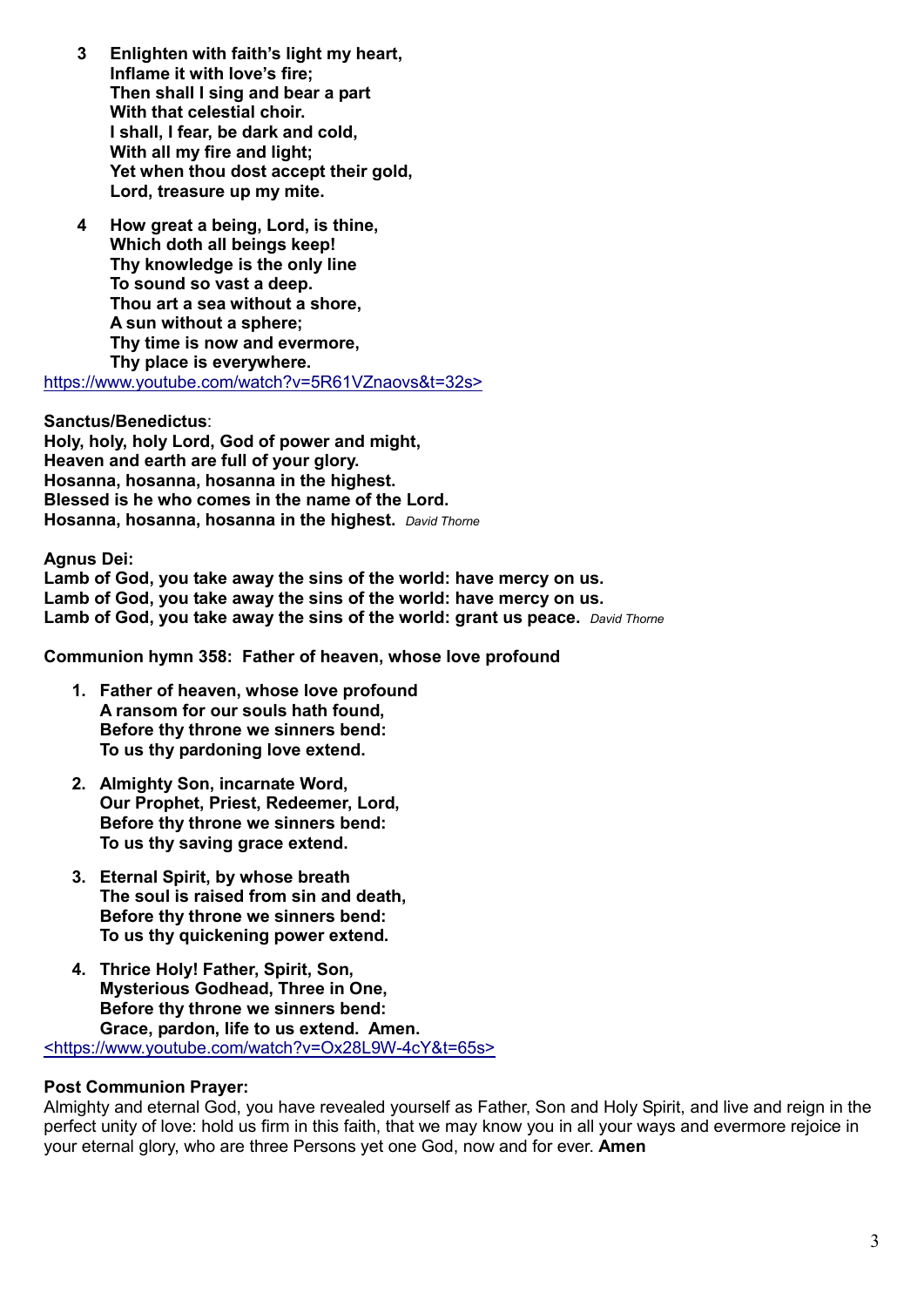## Final hymn 466: Thou whose almighty word

- 1. Thou whose almighty word Chaos and darkness heard, And took their flight; Hear us, we humbly pray, And where the gospel-day Sheds not its glorious ray Let there be light.
- 2. Thou who didst come to bring On thy redeeming wing Healing and sight, Health to the sick in mind, Sight to the inly blind, O now to all mankind Let there be light.
- 3. Spirit of truth and love, Life-giving holy Dove, Speed forth thy flight; Move o'er the waters' face, Bearing the lamp of grace, And in earth's darkest place Let there be light.
- 4. Blessèd and holy Three, Glorious Trinity, Wisdom, Love, Might, Boundless as ocean's tide Rolling in fullest pride, Through the world far and wide Let there be light.

https://www.youtube.com/watch?v=aJuqdIVH8VY

# SUPPORTING OUR CHURCH

Dear Friends,

As you may by now be aware, even before the pandemic we were concerned about the increasing financial deficit we have been facing for several years. The PCC has now, regretfully, decided (in consultation with the Diocese) to reduce our regular Ministry Share contribution by 50%, to £26,895 this year, in order to halt the ongoing drain on our reserves. This will balance the 2021 budget, but without a substantial increase in income we may well face the same decision in future years, or the money will run out. This decision has not been taken lightly, as it has serious implications for the future life of the parish; Ministry Share goes towards the costs of stipendiary ministry, and failure to meet our Share in full, as well as passing an additional financial burden on to the other parishes in the Deanery, will impact on the future provision of a full-time vicar in Great Shelford. We would welcome any additional Stewardship support to enable us to meet the full Share asked for by the Diocese, in this and future years, in order to maintain a stipendiary vicar. Donations can be made by:

- Parish Giving Scheme (PCC's preferred option)
- Standing Order or Bank transfer
- Donating via the Giving Page on website https://www.stmarysgreatshelford.org/
- Traditional envelope donations (posted through the vicarage letterbox, or left in the collection box at the back of church). Please write your PIN on the envelope, if you have one.

To help further, at no cost to yourself, please Gift Aid your donations if you are able. Our Treasurer Pat Brown is happy to assist with any of the above. Contact details: phone 07811 563597 or email: [patbrown2591@yahoo.co.uk](mailto:patbrown2591@yahoo.co.uk) .

Thank you very much for all your support.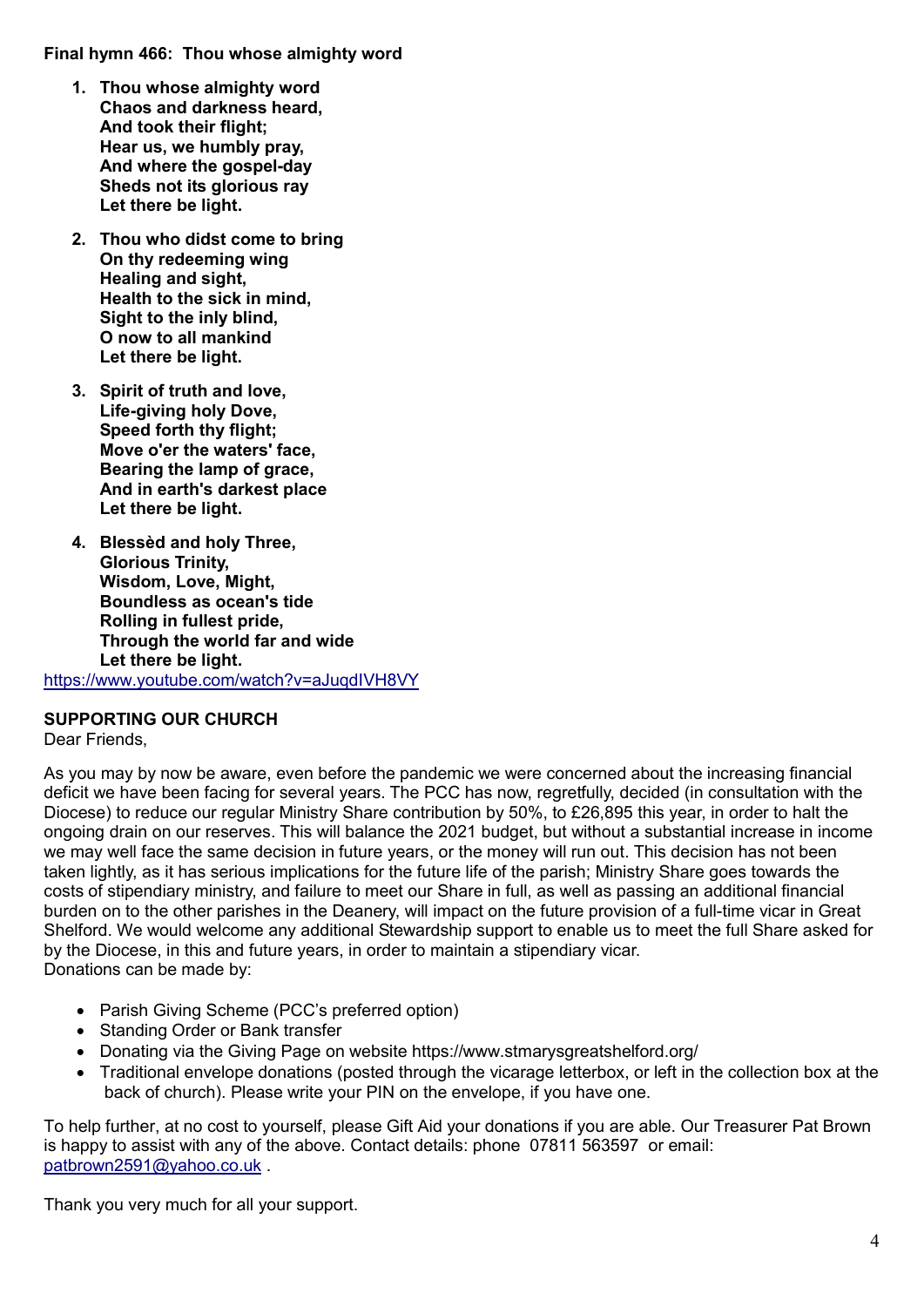# ST. MARY'S GREAT SHELFORD - WEEKLY NEWSLETTER

## Covid Precautions:

- Face masks the wearing of face masks is no longer compulsory, but is recommended in crowded spaces and when moving around the church.
- Lateral flow testing take a simple lateral flow test at home before coming into contact with others.
- Symptoms if you have any cold-like symptoms, it would be wise not to attend.

By following these guides we can help ensure that we reduce the risks for others and for ourselves.

## Evening service by zoom:

Topic: Trevor Ward's Zoom Evening Worship Time: This is a recurring meeting Meet anytime Join Zoom Meeting https://us02web.zoom.us/j/5906920741?pwd=dTJIdDBHV2REZFNlc0hLeEhLRGdlQT09 Meeting ID: 590 692 0741 Passcode: 676561

Cambridge City Foodbank: The organisers were very pleased to receive our collection last week and asked that their sincere thanks are expressed to everyone who made a contribution. Please continue to support their valuable work, details can be found on their website - https://cambridgecity.foodbank.org.uk/give-help/donatefood/ Our next collection will be made on Sunday 3rd July.

Food Box: The PCC has agreed to place a Food Box in the church porch containing tins and dried produce. This is in recognition that current conditions are making it difficult for some to make funds stretch to pay for food. We hope that those who need food will take it, and others will share what they have. This is to complement the food collection going to the Food Bank.

Pilgrim House Group: The house group restarted on Monday 6th June at 10 am for 5 sessions. We are meeting in church.

The dates of the next meetings are 13 June; 20 June; 27 June; No meeting feast week; 11 July We are studying St Mark's gospel using this resource from the Diocese of Norwich Mapping Mark — Diocese of Norwich

A unique way to explore the Gospel of Mark through this set of five bible study maps; perfect for small groups or individual reflection.

They are a series of beautiful little pamphlets using art, poetry, music and reflections to guide us. All welcome. No need to attend each week as each session is self contained. Phone Anne on 07745 562702 to reserve a copy of the booklet costing £2.70.

Shelford Feast Quiz, 7th July: We need some volunteers to be in the St. Mary's team, as soon as possible please. Contact me in church, on 07398 192646 or at [richard.townsend1@ntlworld.com](mailto:richard.townsend1@ntlworld.com) <mailto:richard.townsend1@ntlworld.com> .

Support for Ukrainian families: Charles and Caroline Kingdon were asked by the PCC if there was any help that the group needed to support the Ukrainian families who are staying in Great Shelford. This is the reply… There are a number of things that spring immediately to mind. We need volunteers to help with the clothing collection/sale and help with organising a bike sale. It was suggested last evening that it would be a great idea to have a stall at the Feast. The latter could take many forms e.g., food/information and needs pulling together. Maybe you could see if anyone in St Mary's would like to help take on any of these roles. There is also a Ukrainian church in Peterborough [www.ucc-gb.com/peterborough](http://www.ucc-gb.com/peterborough). It would be absolutely marvellous if someone was willing to take a group of Ukrainians up say once a month. If you can help please contact them at [openarmsgranta@gmail.com](mailto:openarmsgranta@gmail.com).

Living Ely 2025 Deanery Development Planning Booklets: There are pocket guides and Summary Guides at the back of the church which we encourage everyone to take and read. We will soon be starting to think about our Development Plan and the congregation as a whole can be involved in shaping our future ministry



A free phone line of hymns, reflections and prayers THE CHURCH Straith in Later Life **CONNECTIONS** 

and mission.

Daily HOPE: This is an excellent national Church of England initiative for those who are especially isolated and do not have access to the internet. Daily HOPE is a freephone line,

available 24 hours a day on 0800 804 8044. Callers will hear a special